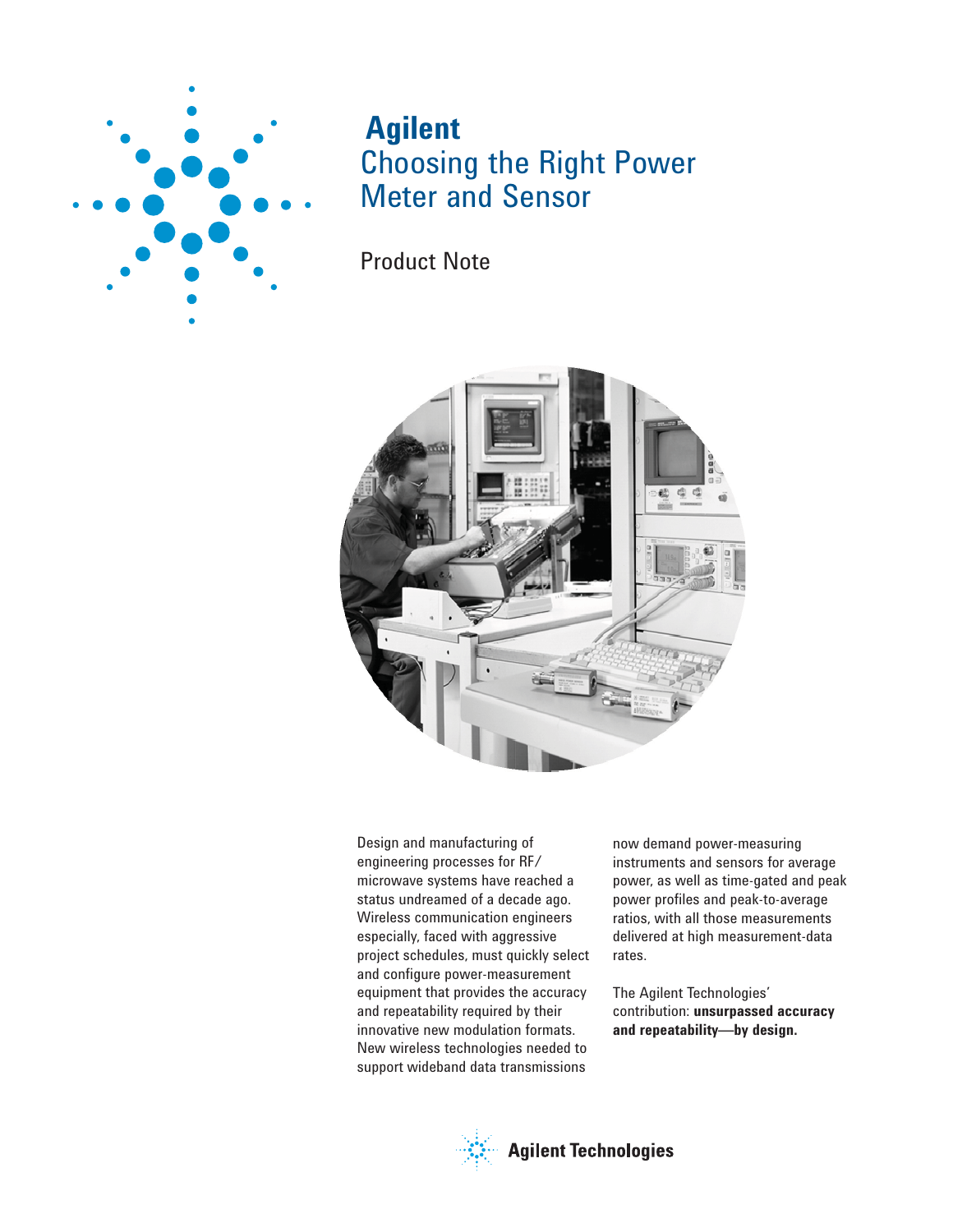In general, power sensors are designed to match user signals and modulation types. Power meters are designed to match the user's measurement data requirements. That's why you can choose from a versatile line of 33 different power sensors and six power meters from Agilent Technologies, as shown in Table 1. In addition, Agilent offers many custom configurations for ATE system applications and other calibration, traceability, and quality processes.

This product note outlines applications considerations and the newest sensor technologies available from Agilent

Technologies. It includes Agilent's new power meters and family of peak and average sensors, designed for pulsed power and the complex modulation signals of wireless communications markets. It also reviews the families of thermocouple, diode, and twopath diode-attenuator-diode sensors. It discusses the advantages and disadvantages of each sensor technology as they apply to current and near-future wireless system advances.

Not discussed is the Agilent family of thermistor sensors and the associated Agilent 432A power meter. This venerable technology now is used

almost exclusively for the standardization and traceability of power measurements from the U.S. National Institute of Standards and Technology and other international standards agencies. Because the Agilent 432A power meter and thermistor sensor technology is based on the highly precise DC-substitution method, the sensors are used as transfer standards, traveling between the user's primary lab and the NIST measurement services laboratory. Users interested in such metrology power-transfer processes may request Agilent's AN 64-1 and 64-4 application notes.

#### Table 1. An overview of Agilent power meters and sensors

|                                                                            |                                                                                                |                                                                      | <b>Agilent power meters</b>                               |                                                                                     |                                                                         |
|----------------------------------------------------------------------------|------------------------------------------------------------------------------------------------|----------------------------------------------------------------------|-----------------------------------------------------------|-------------------------------------------------------------------------------------|-------------------------------------------------------------------------|
| <b>Agilent power sensors</b>                                               | <b>EPM-P</b> series<br>peak, average, and<br>time gating<br>E4416A single Ch<br>E4417A dual Ch | <b>EPM</b> series<br>Averaging<br>E4418B single Ch<br>E4419B dual Ch | System power<br>meters<br>70100A MMS<br><b>E1416A VXI</b> | P-series<br>peak, average, and<br>time gating<br>N1911A single Ch<br>N1912A dual Ch | P-series modular<br>peak, average, and<br>time gating<br>N8262A dual Ch |
| Thermocouple<br>8480A/B/H-family<br>R/Q 8486A<br>$(11$ models)             |                                                                                                |                                                                      |                                                           |                                                                                     |                                                                         |
| Diode<br>8480D-family<br>8486-W/G-family<br>(7 models)                     |                                                                                                |                                                                      |                                                           |                                                                                     |                                                                         |
| Diode sensors with<br>extended range<br>E4412A/13A<br>(2 models)           |                                                                                                |                                                                      |                                                           |                                                                                     |                                                                         |
| Two-path-diode-stack<br>E9300 family<br>(7 models)                         |                                                                                                |                                                                      |                                                           |                                                                                     |                                                                         |
| Peak and average<br>sensors<br>E9320 family<br>(6 models)                  |                                                                                                |                                                                      |                                                           |                                                                                     |                                                                         |
| Peak and average<br>sensors<br>N1920 family<br>(2 models)                  |                                                                                                |                                                                      |                                                           |                                                                                     |                                                                         |
| Diode sensors<br>USB average power<br>sensor<br>U2000 family<br>(4 models) |                                                                                                |                                                                      |                                                           | <power measurement="" meter="" power="" separate="" without=""></power>             |                                                                         |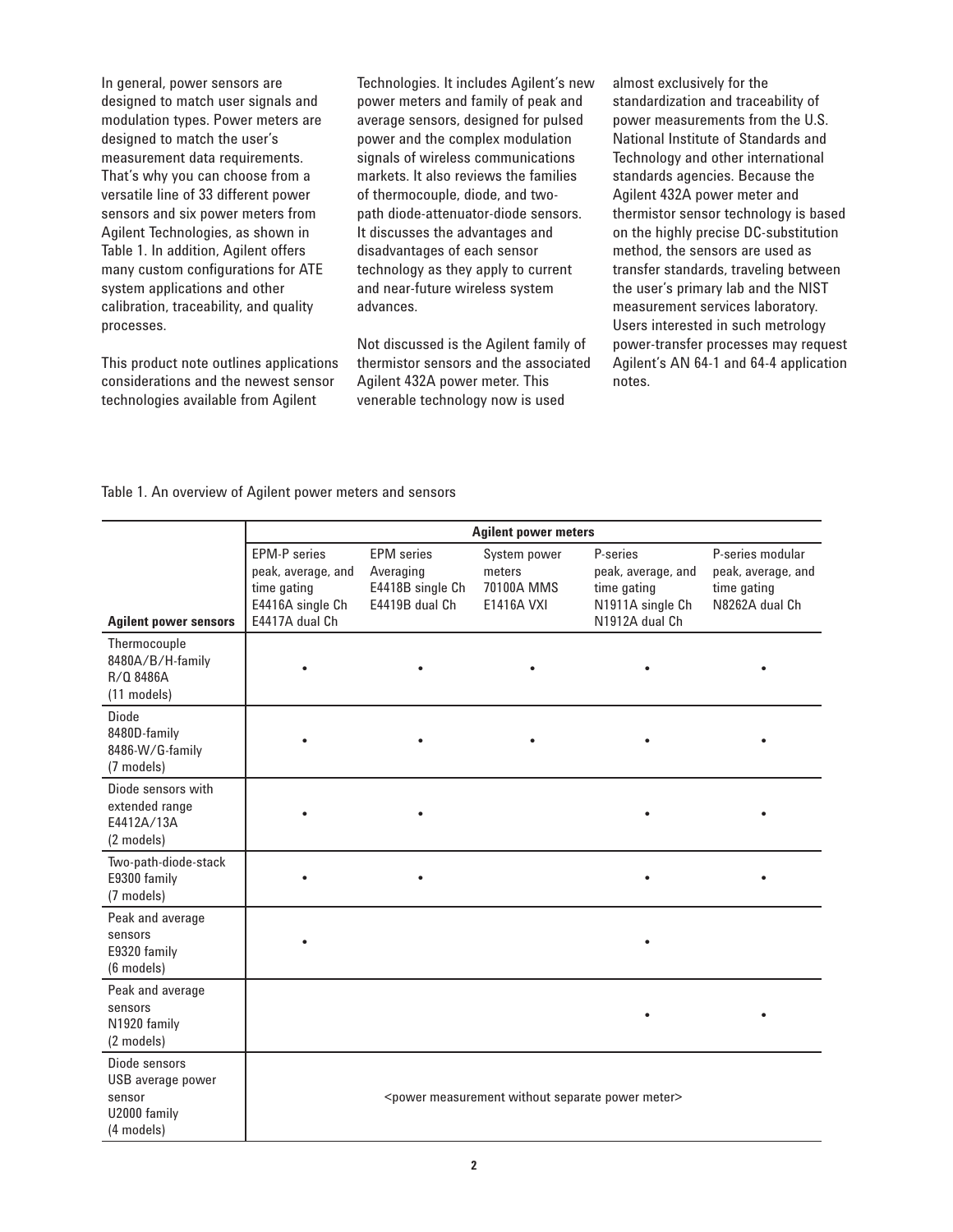### **Power Measurements on Complex Modulation Wireless Signals**

Digital vector modulation became the modulation of choice as the digital revolution swept over communication systems some 20 years ago. The need to pack the maximum amount of digital data into the limited spectrum of cellular and data transmission systems made it an obvious choice. RF power measurements for these new complex phase/amplitude formats call for careful application analysis of the test signals.

The advent of wireless communications technology accelerated the migration from analog to digital modulation formats. Soon came an alphabet soup of digital modulation formats: BPSK, QPSK, 8-PSK, 16 QAM, etc. Then came important variations such as pi/4- DQPSK. Many systems used data streams which depended on timedivision-multiple-access (TDMA) technology (example: GSM). Other system developers introduced a highly competitive code-division-multiple access (CDMA) format (recent example; IS-95A).

Having transmitters at both the base stations and in the individual wireless handsets requires the most creative designs to preserve frequency spectrum and reduce power drain. Whether you use a TDMA system, which feeds multiple carriers through a common output amplifier, or a CDMA system, which encodes multiple data streams onto a single carrier with a pseudo-random code, the resulting transmitted power spectrum features almost white-noiselike characteristics.

Just like white noise, the average power of the transmitted signal is only one of the important parameters. Because of the statistical nature of multiple carrier systems, signal peak-to-average power ratio is crucial, because instantaneous peak powers can approach ratios of 10 to 30 times the average power, depending on formats and filtering.

Those high peak-to-average power ratios imply dangers in saturation of the output power amplifiers. When saturation occurs, the outer symbol locations compress, increasing bit errors and system unreliability. System designers handle this effect by "backing-off" the power amplifiers from their maximum peak ratings to assure that signal peak power operation is always within their linear range.

Therefore, all of these technologies require precise characterization of the pulse performance of their systems' amplifier power output, including peak-to-average power ratios and time-gated parameters for profiling the pulsed signals, which ensure conformity to specified limits.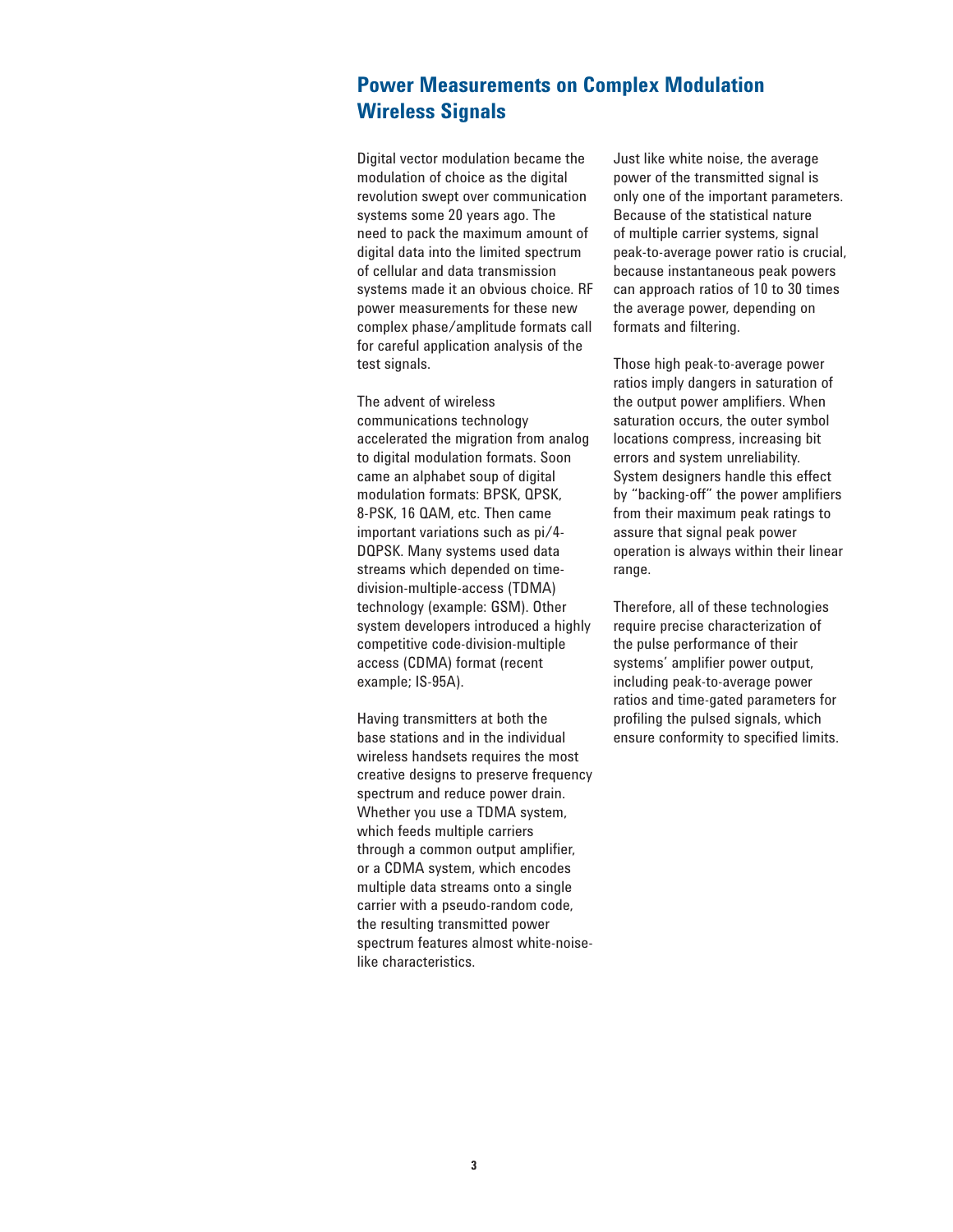## **Understanding Sensor Technologies**

### **Thermocouple Sensors**

Thermocouples work because the temperature difference between two dissimilar metals at their hot and cold junction creates voltage. Because thermocouple sensors absorb the RF/ microwave signal and heat the "hot" junction element, they give the correct average power for all types of signal formats from continuous wave (CW) to pulsed to complex digital modulation, regardless of the harmonic content, waveshape, or distortion of the signal. Historically, this made thermocouple power sensors the preferred sensor type for systems with complex modulation formats, as test engineers could be assured that the sensor responded to the total aggregate power across its entire dynamic range. A radar's peak pulse power was often computed from the average power value and a knowledge of the system duty cycle.

However, thermocouple sensors typically have a dynamic range of only 50 dB, from –30 dBm (1 μW) to +20 dBm (100 mW). A common measurement made on wireless systems is the "mute" test, where the output of the power amplifier is disabled. Thermocouple sensors are required for power amplifier measurements but are not sensitive enough for the mute-test power levels, which typically are >–55 dBm. This restricted sensor dynamic range makes measuring the lower power levels a slow and cumbersome process, involving swapping thermocouple sensors for diode sensors and then recalibrating measurement paths. Even measurements at the low end of the specified range of thermocouple sensors (typically –25 to –30 dBm) require many averages to produce an accurate, stable reading.

### **Diode Sensors**

Diodes convert high-frequency energy to DC by means of their rectification properties, which arise from their non-linear current-voltage characteristics. Figure 1 shows a typical diode detection curve starting near the noise level of –70 dBm and extending up to +20 dBm. In the lower "square-law" region the diode's detected output voltage is linearly proportional to the input power  $(V_{\text{out}})$ proportional to  $V_{in}^2$ ) and so measures power directly. Above –20 dBm, the diode's transfer characteristic transitions toward a linear detection function ( $V_{\text{out}}$  proportional to  $V_{\text{in}}$ ), and the square-law relationship is no longer valid.

Traditionally, diode power sensors have been specified to measure power over the –70 to –20 dBm range, making them the preferred sensor type for applications that require highly sensitive measurements, such as verifying input levels in receiver sensitivity tests. In applications that require fast measuremen, diode sensors are the chosen over thermocouple types because of their quicker response to changes of input power. The Agilent 8480 series Dsuffix sensors are examples of this high-sensitivity diode technology.

When testing from  $-70$  dBm up to +20 dBm is necessary, as has become increasingly the case, the traditional approach has been to use a diode sensor to cover the low end and a thermocouple sensor for the high end. In a high-volume manufacturing environment, this dual measurement configuration places a serious demand on test time limitations, especially if optimum accuracy must be maintained.



Figure 1. The diode detection characteristic ranges from the square-law region through a transition region to linear detection.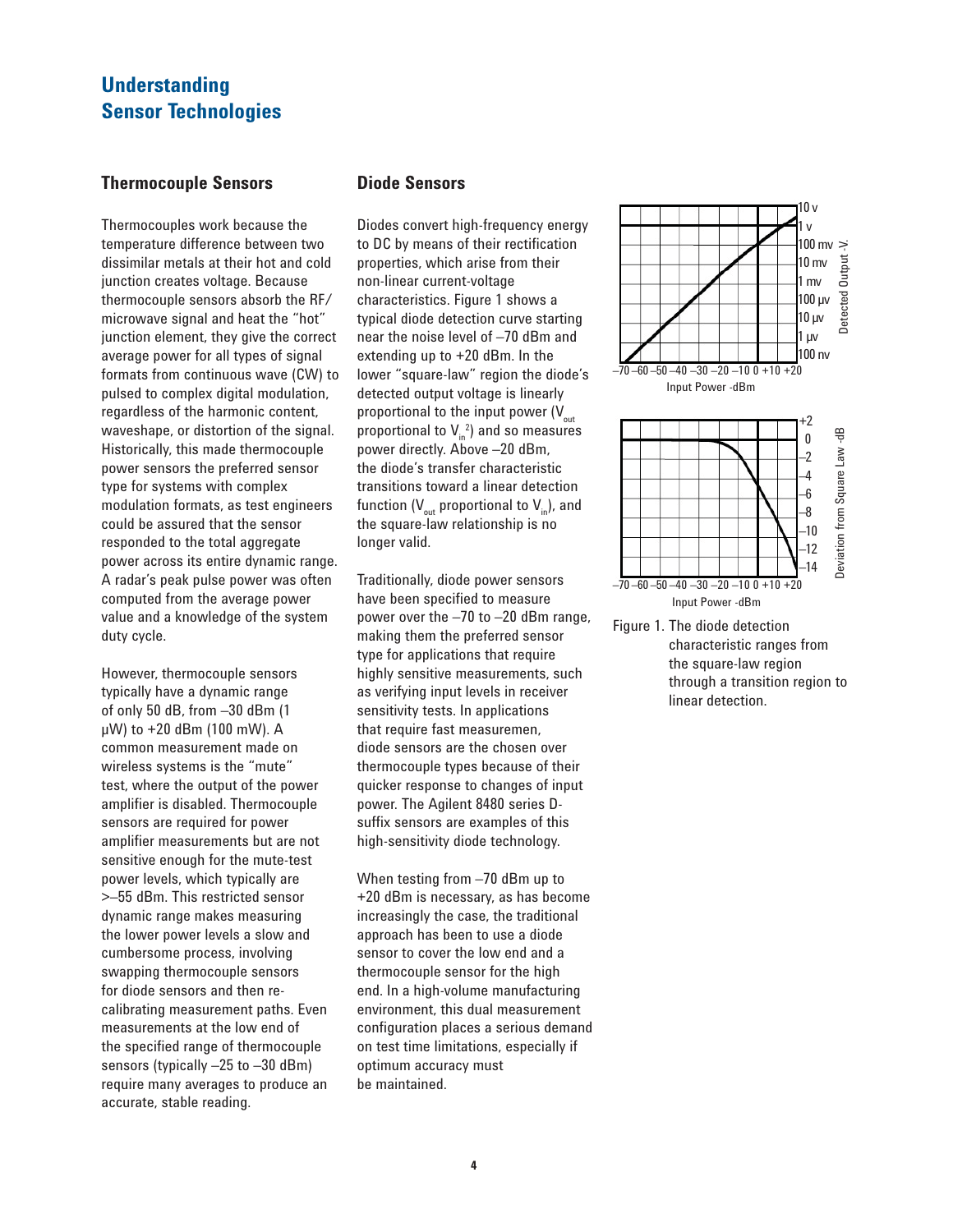### **Two-Path Diode-Stack Sensors**

### **Extended Dynamic Range Diode Sensors**

A common approach to extending the dynamic range of diode power sensors beyond their square-law region has been the use of correction factors. Correction factors, derived from a CW source, compensate for the deviation from square law in the transition region (approximately –20 to 0 dBm) and the linear detection region (above 0 dBm) and are stored in the sensor's EEPROM. This results in a single sensor that can accurately measure CW and constant-amplitude signals from –70 dBm up to +20 dBm.

However, many commonly used complex digital modulation schemes in today's wireless communications systems do not exhibit constant amplitude, GSM being a notable exception. With signals such as CDMA and TDMA, the correction factors, set by CW performance, lead to additional inaccuracies, on top of the usual mismatch, reference-source, and instrumentation-measurement uncertainties.

With CDMA signals, average power requirements are for accurate measurements in the presence of high peak-to-average power ratios and often exhibit a dynamic range greater than 50 dB. Another issue with the compensated single-diode approach to measuring such high peak-to-average signals is that reflections of a test signal's low harmonics increase above the square-law region. This introduces greater mismatch errors and the potential of stray signal distortion in the device under test.

This CW compensation technology is used in the Agilent E4412A/13A sensors, and --as explained above- - caution should be used when choosing this sensor technology for non-CW and constant-amplitude signals. A typical application might be for power sensing and stabilization in a metrology laboratory where CW signals are often used as test sources. The ideal sensor would combine the accuracy and linearity of a thermal sensor with the wide dynamic range of the corrected diode approach. Agilent Technologies met this need and design challenge by creating a new family of power sensors in the E-series, based on a dual-path, diode-attenuator-diode topology. This topology has the advantage of always maintaining the sensing diodes within their square-law region and therefore responding correctly to complex modulation formats.

The E-series E9300 power sensors are implemented as a Modified Barrier Integrated Diode (MBID). The MBID is comprised of a two-diode stack pair for the low power path, a resistive attenuator and a five-diode stack pair for the high power path, as shown in Figure 2. Only one path is active at a time, and switching between paths is fast, automatic, and transparent to the user, effectively producing an 80 dB dynamic range.

This innovative approach has the additional advantage of making the sensor capable of handling higher power levels without damage, than is possible using diode sensors with extended dynamic range. This is particularly useful with W-CDMA

signals, which exhibit high peak-toaverage ratios. The MBID sensors, which operate at –60 dBm to +20 dBm, have a maximum average power specification of +25 dBm and +33 dBm peak (<10 μS duration). This means that the full 80 dB dynamic range can be used to measure signals that simultaneously have both high peak power and high average power.

The new sensor technology facilitates an inherently broadband average power-measurement technique, free of the bandwidth or dynamic range tradeoff considerations found in sampled techniques. These sensors are an ideal fit for users who need the flexibility to make wideband average power measurements. Together with the Eseries E9300 power sensors, the companion Agilent EPM power meters (E4418B/19B) are capable of accurately measuring the power of modulated signals over a wide dynamic range, regardless of signal bandwidth.

The E4418B/19B meters are ideal for all power-measuring applications, which do not require time-gated power parameters or peak power measurements.



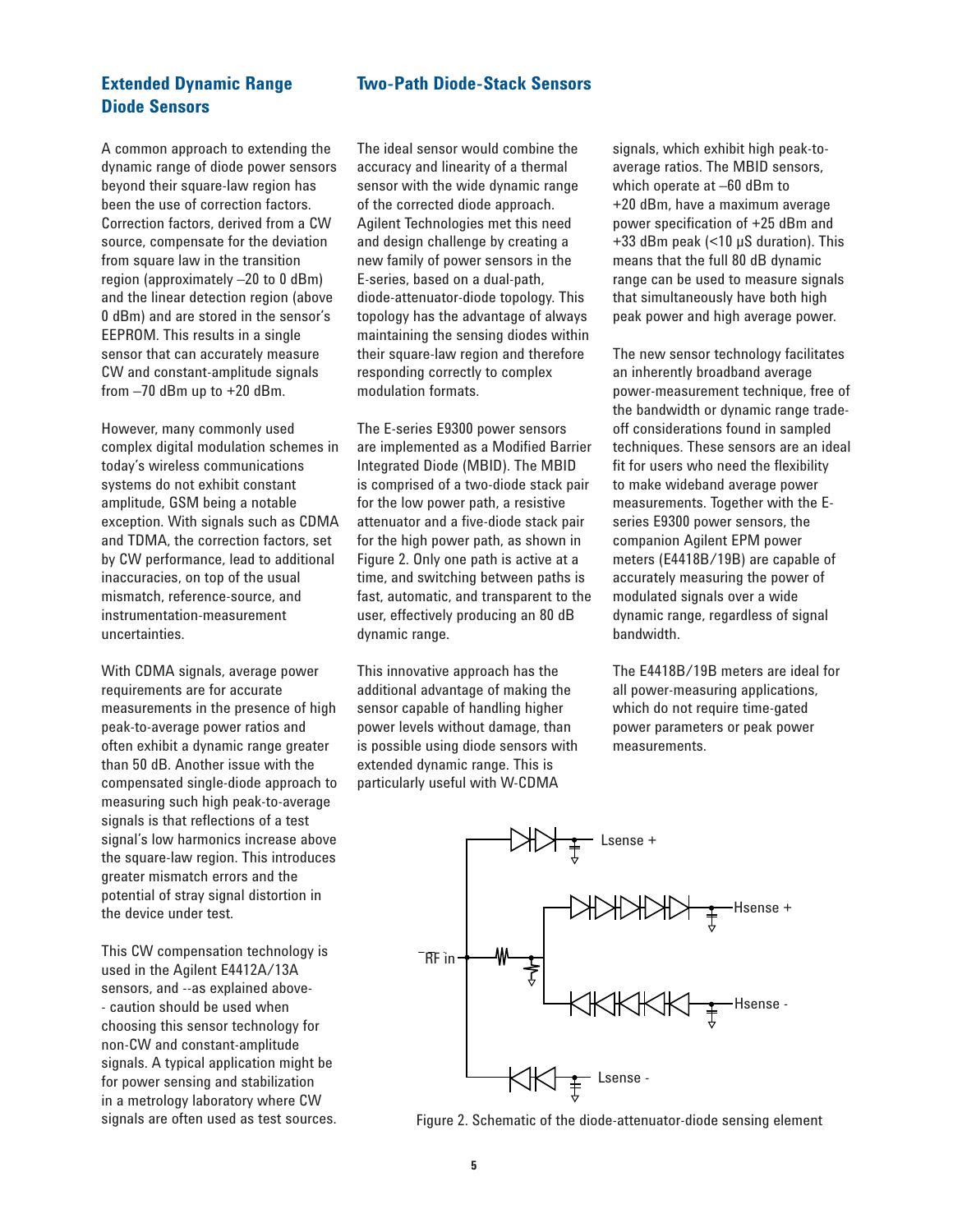### **Peak and Average Power Sensors**

The Agilent E9320 family of peak and average power sensors covers the 50 MHz to 6/18 GHz frequency range and  $-67$  to  $+20$  dBm power range. When teamed with the new Agilent EPM-P series power meters (E4416A/ 17A), the combination can handle test signals up to 5 MHz modulation bandwidth. The meters' 20 Msamples/second continuous sample rate permits fast measurement speed, via the GPIB, of up to 1,000 corrected readings per second. This makes it ideal for use in automatic test-system applications.

Agilent peak and average power sensors are designed for characterizing pulsed and complex modulation signals. They feature two-mode operation: **Normal** for most average and peak measurements (with or without time gating), and **Average only** for average power measurements on low level or CW-only signals. Both modes use the same diodesensor "bulkhead" element. The signal processing is provided by two amplification paths, each optimized to different data requirements. In the average-only mode, amplification and chopping parameters are much the same as in previous Agilent diode sensors.

In the normal mode, the separate path pulse amplifier provides maximum bandwidths of 300 kHz, 1.5 MHz or 5 MHz, allowing the user to match the test signal's modulation bandwidth to the sophisticated instrument data processing. This permits the meter to measure burst average and peak power, to compute peak-to-average ratios, and to display other time-gated pulse power profiles on the power meter's large LCD screen. It can also measure and display other complex wideband modulation formats whose envelopes contain high frequency components up to 5 MHz.

Measurement accuracy is enhanced without compromise, because the sensors store three-dimensional calibration data in an EEPROM, resident in each sensor. The data is unique to each sensor and consists of calibration factor versus frequency versus power input versus temperature. Upon power-up, or when the sensor cable is connected, these calibration factors are downloaded into the EPM-P series power meters.

### *Bandwidth Considerations*

The power-measurement system, comprising the sensor and meter, has its maximum video<sup>1</sup> bandwidth defined by the E9320 sensor. To further optimize the system's peak power dynamic range, the bandwidth inside the meter can be selected to **High**, **Medium** and **Low**, as detailed in Table 2.

The Off filter mode provides fast settling times and minimal overshoot. When users need to measure the peak power of multiple signal types within a single sensor by considering the dynamic range of the bandwidth settings shown in Table 2, they can determine if they require only one sensor or need multiple sensors for their application(s).

|  | Table 2. E9320 sensor bandwidth versus peak power dynamic range |  |  |  |  |  |  |
|--|-----------------------------------------------------------------|--|--|--|--|--|--|
|--|-----------------------------------------------------------------|--|--|--|--|--|--|

| <b>Sensor model</b> | Video bandwidth / max. peak dynamic range  |                                            |                                          |                           |  |  |  |  |  |  |  |
|---------------------|--------------------------------------------|--------------------------------------------|------------------------------------------|---------------------------|--|--|--|--|--|--|--|
| 6 GHz/18 GHz        | <b>High</b>                                | <b>Medium</b>                              | Low                                      | 0ff                       |  |  |  |  |  |  |  |
| E9321A / E9325A     | 300 kHz /<br>$-42$ dBm to<br>$+20$ dBm     | 100 kHz /<br>$-43$ dBm to<br>$+20$ dBm     | 30 kHz /<br>$-45$ dBm to<br>$+20$ dBm    | $-40$ dBm to<br>$+20$ dBm |  |  |  |  |  |  |  |
| E9322A / E9326A     | $1.5$ MHz $/$<br>$-37$ dBm to<br>$+20$ dBm | 300 kHz /<br>$-38$ dBm to<br>$+20$ dBm     | 100 kHz $/$<br>$-39$ dBm to<br>$+20$ dBm | $-36$ dBm to<br>$+20$ dBm |  |  |  |  |  |  |  |
| E9323A / E9327A     | $5$ MHz $/$<br>$-32$ dBm to<br>$+20$ dBm   | $1.5$ MHz $/$<br>$-34$ dBm to<br>$+20$ dBm | 300 kHz /<br>$-36$ dBm to<br>$+20$ dBm   | $-32$ dBm to<br>$+20$ dBm |  |  |  |  |  |  |  |

<sup>1.</sup> The video bandwidth is the bandwidth detectable by the sensor and meter over which the power is measured, and is sometimes referred to as the modulation bandwidth.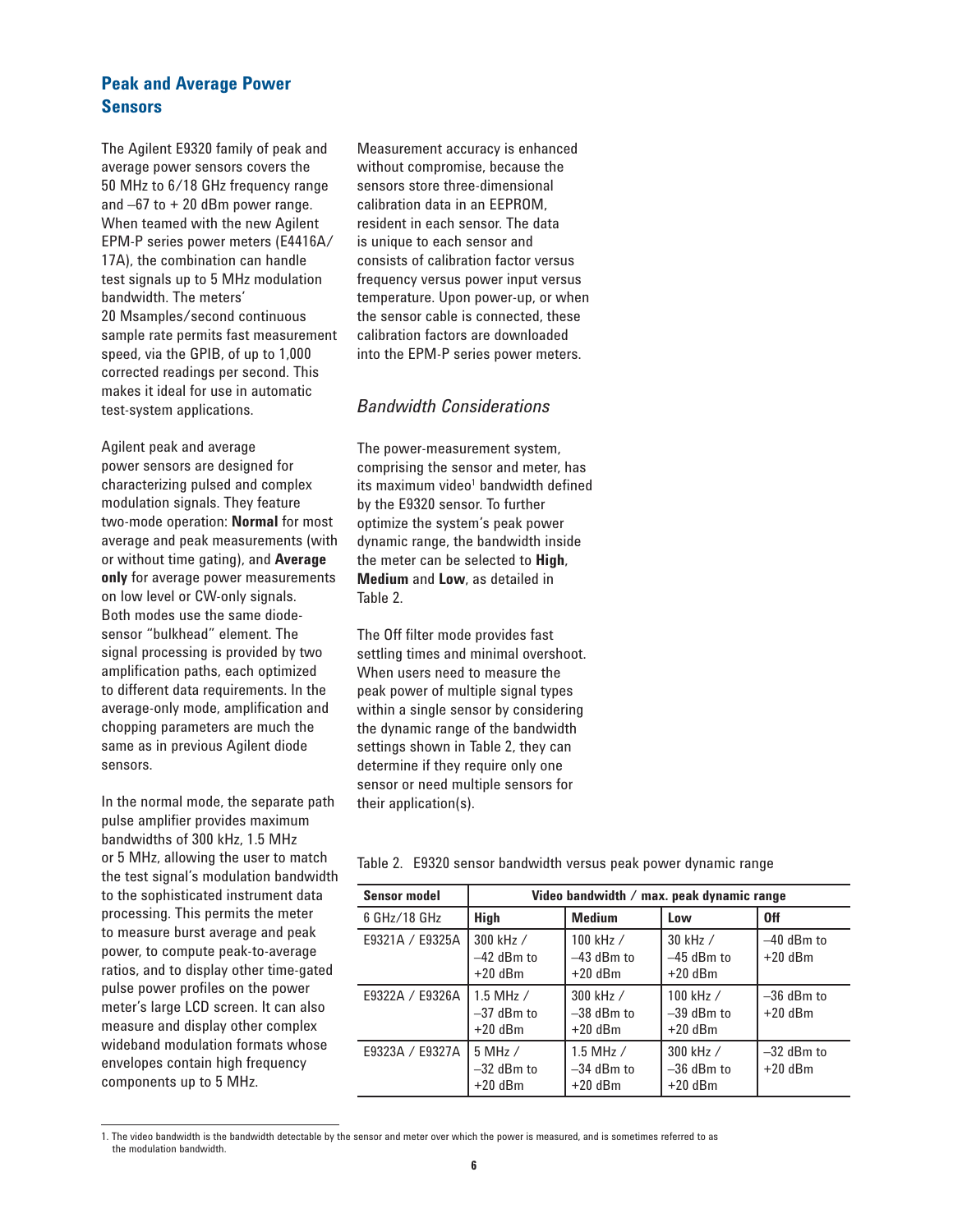### *Versatile User Interface*

The E4416A/17A meters feature a user-friendly interface and powerful display controls. Hard keys control the most-frequently-used functions such as sensor calibration and triggering, while softkey menus simplify configuring the meter for detailed measurement sequences. A save/ recall menu stores up to 10 instrument configurations for easy switching of test processes.

For time-gated measurements, the EPM-P series meters excel in versatility. Four independent gate periods with four delay times can each accommodate three different parameters such as average, peak, and peak-to-average-power. Each gate can then manipulate the three parameters into two computed parameters (F-feeds) such as F1 minus F2 or F1/F2, to be displayed in one of the four window partitions. This computational power is particularly valuable in TDMA scenarios such as GSM, GPRS, EDGE, and IS-136 where various simultaneous combinations of computed parameters are required.

The large LCD can be configured to provide a variety of measurement formats, such as a four-line display to help interpret and compare measurement results, or a largecharacter readout to permit viewing from a distance, or a graphical representation of the pulse.

Figure 3 shows typical time-gated power measurements on a GSM signal. Gate 2 provides the burst average power over the "useful" GSM time period, and Gate 1 indicates the peak power over the complete timeslot. Thus, a peak-to-average ratio measurement can be obtained by combining Gate 1–Gate 2 (in dB).

This peak-to-average measurement is made on two different gate times and should not be confused with the peak-to-average ratio measurement in a single gate. A pulse droop measurement can be obtained from the subtraction of the two powers: Gate 3–Gate 4. With the four-line numeric display, all three of these measurements can be displayed simultaneously on the LCD screen, along with the peak power from Gate 1.



Figure 3. Powerful data configuration routines permit measurements during four gate times, each with two data "feeds" for display. Computed parameters such as peak-to-average ratio can also be displayed.

The E4416/17A power meters measure peak and average powers at user-designated time-gated periods in a test waveform. From that they compute the peak-to-average power ratio. This is a required parameter for assuring that wireless power amplifiers don't operate into their compression region. The term Crest Factor is a functionally similar ratio, but one based on voltage parameters: peak to rms. Since there is a small difference in values, Agilent power meters do not compute or display the crest factor.<sup>1</sup>

<sup>1.</sup> Definition of crest factor (pulse carrier): The ratio of the peak pulse amplitude to the root-mean-square amplitude.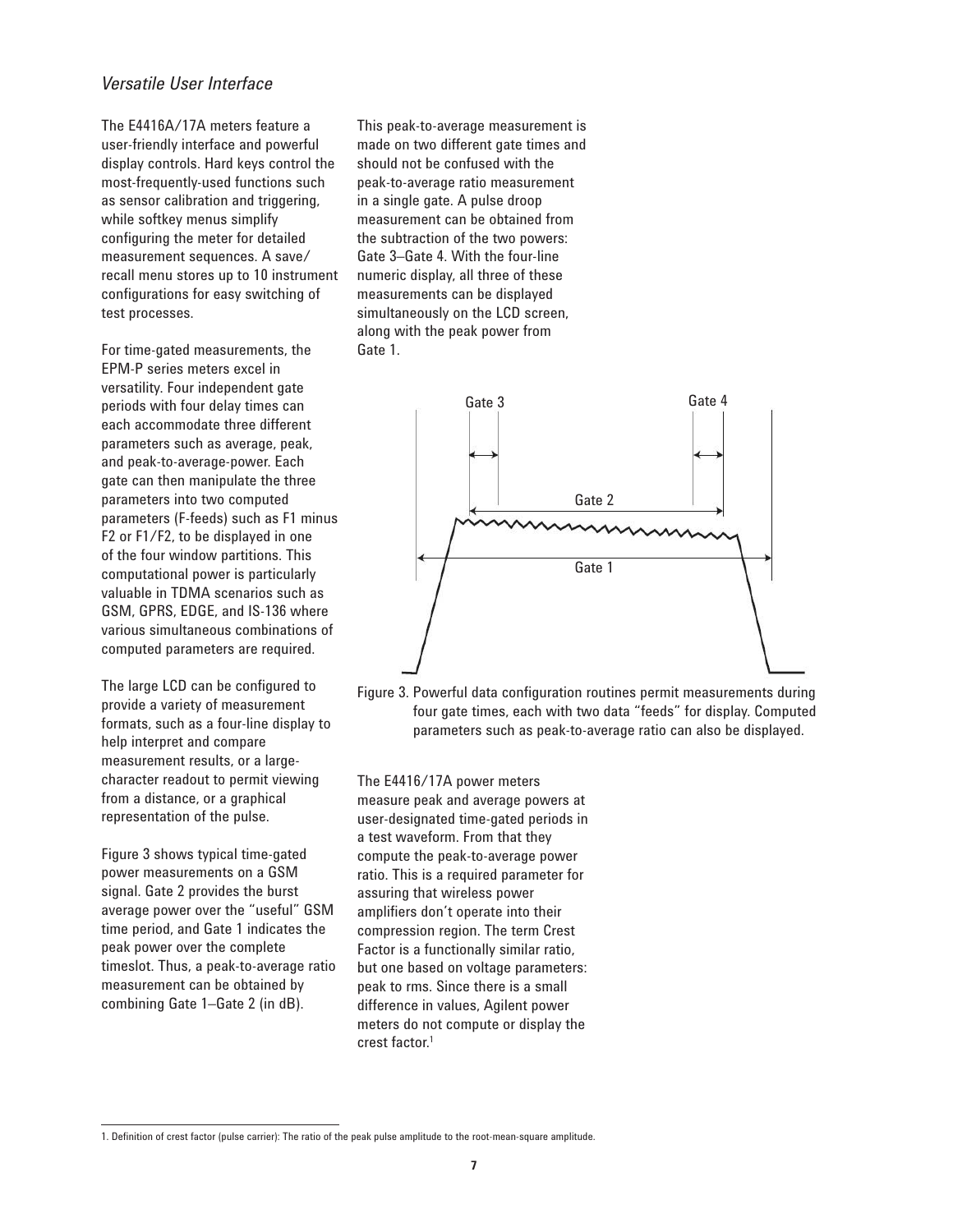### **Wideband Power Sensors**

The Agilent N1920A family of peak and average power sensors presently covers frequencies ranging from 50 MHz to 18/40 GHz and power ranges of –35 dBm to +20 dBm. When the N1920A series power sensor teams up with the Agilent P-series power meters (N1911A and N1912A) or P-series modular power meter (N8262A), this combination can handle up to 30 MHz of modulation bandwidth signal. The meter's 100 Msamples/ second continuous sampling rate allows fast measurement speed, via the GPIB or LAN, of up to 1500 corrected readings per second. This is an added advantage for applications related to research and development, aerospace and defense, wireless communications, and wireless networking.

The 30 MHz video bandwidth of the N1920A series wideband power sensor coupled with its 100 Msamples/second continuous sampling rate, fulfills the requirements for capturing high burst rates and fast time varying power levels. These are the characteristics of the Wireless Metropolitan Microwave Access (WiMAX) signal with the bandwidth of 1.25 MHz  $-$  28 MHz (defined by IEEE 802.16).

### **USB Power Sensors**

The Agilent U2000 family of USBbased average power sensor covers frequencies ranging from 9 KHz to 24 GHz and power ranging from –60 dBm to +20 dBm. The U2000 series USB power sensor allows the power measurement readings to be displayed on a PC or on other Agilent instruments without the need for a separate power meter. The compact U2000 series offers the same functionality and performance as the conventional power meter and power sensor. This is a cost-effective solution that leverages the latest diode sensor technologies.

With the combined functionality of power meter and power sensor in the U2000 series power sensor returns power-measurement readings and displays them on your PC via the USB cable. No external power supply is required to power up the sensor because it utilizes the power from the USB port of the PC. The U2000 series power sensor consists of built-in triggering circuit that enables measurement synchronization with the external instrument or event; for instance, to control the timing of capturing a pulse signal.

The U2000 series power sensor provides internal zeroing that makes it unnecessary to disconnect or power+ off the device under test. A switching circuit is integrated into each USB power sensor, so users can perform zeroing while the sensor is still connected to the device under test.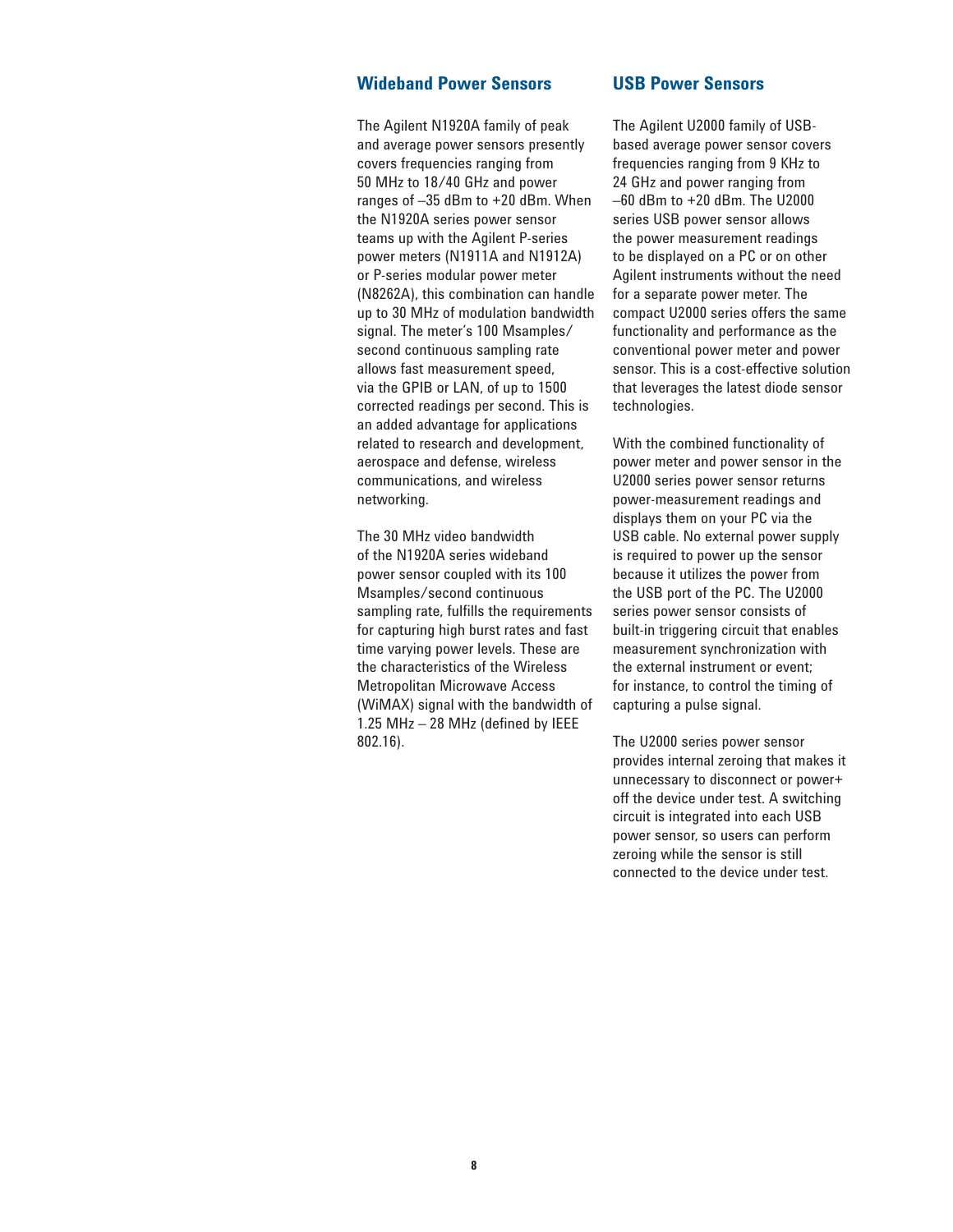### **Applications**

Table 3 presents an applications profile for the E-series, P-series, and U2000 series sensors. Each sensor technology fits some applications best, and gives the user data for making an informed choice.

Table 3. Genealogy of Agilent E-series, P-series, and U2000 series sensors

| <b>E-series power</b><br>sensor families | <b>Power measurement</b><br>types              | Frequency range <sup>1</sup>      | Power range <sup>1</sup> |
|------------------------------------------|------------------------------------------------|-----------------------------------|--------------------------|
| E441XA family<br>(extended range)        | CW and constant<br>amplitude signals           | 10 MHz to 26.5 GHz -70 to +20 dBm |                          |
| E9300 family<br>two-path-diode-stack     | CW and average power<br>all modulation formats | 9 kHz to 18 GHz                   | $-60$ to $+44$ dBm       |
| E9320 family<br>peak and average         | CW, peak and average<br>time-gated             | 50 MHz to 18 GHz                  | $-67$ to $+20$ dBm       |
| N1920A family<br>peak and average        | CW, peak and average<br>time-gated             | 50 MHz to 40 GHz                  | $-35$ to $+20$ dBm       |
| U2000 family<br>two-path-diode-stack     | CW and average power<br>all modulation formats | 9 kHz to 24 GHz                   | $-60$ to $+20$ dBm       |

### **Pre-Defined Measurement Setups**

In addition to all the flexibility designed into the E4416/17A meters for custom measurements, Agilent has also studied the specific measurement and characterizations required for common wireless systems. To this end, the meters feature pre-defined measurement setups for the following systems: GSM, EDGE, NADC, iDEN, Bluetooth, IS-95 CDMA, W-CDMA, and cdma2000. Such built-in routines simplify and speed up the configuration test stations in production environments.

The N1911/12A power meters and N8262A modular power meter are loaded with comprehensive and specific pre-defined test setups for common measurements. These measurements are used in radar and wireless communications: Radar, MCPA, WLAN, 1xEVDO, 1xEV-DV, TD-SCDMA, HiperLan2, WiMAX, DME, and DME-PRT. To get started, the available easy-to-use menu structure enables you to set up quickly through measurement sequences.

### **External Calibration-Free Measurement**

The P-series power sensors (N1921/ 22A) are the first to provide *internal zero and calibration*, which eliminates the need for sensor calibration using an external reference source. Agilent's patented technology that integrates a DC reference source and switching circuits into each power sensor allows you to zero and calibrate the sensor while the power sensor is still connected to the device under test. This feature makes it unnecessary to connect and disconnect the power sensor from the calibration source. Thus, it helps to reduce test times, measurement uncertainties, and wear and tear on the connectors, especially when the power sensor is used in manufacturing and automated test environments where every second and connection counts. The power sensors can be embedded within test fixtures without the need to switch in reference signals.

### **Comprehensive Power, Time, and Statistical Measurements**

The N1921/22A wideband power sensors, N1911/12A power meters, and N8262A modular power meter offer comprehensive measurements that are able to fulfill the requirements of many power applications in research and development and manufacturing. These devices provide:

- Peak, power, average power, and peak-to-average ratio power measurements
- Time-gated and free-run measurement modes
- Automatic rise time, fall time, pulse width, time-to-positive occurrence, and time-to-negative occurrence time measurements
- Complementary Cumulative Distribution Function (CCDF)

PC-based measurement software (N1918A)<sup>2</sup> offers even more pulse-parameters and statistical analysis capability, for performance approaching that of a traditional peakpower analyzer.

<sup>1.</sup> Sensor dependent

<sup>2.</sup> Refer to N1918A Power Analysis Manager Technical Overview, 5989-6613 EN.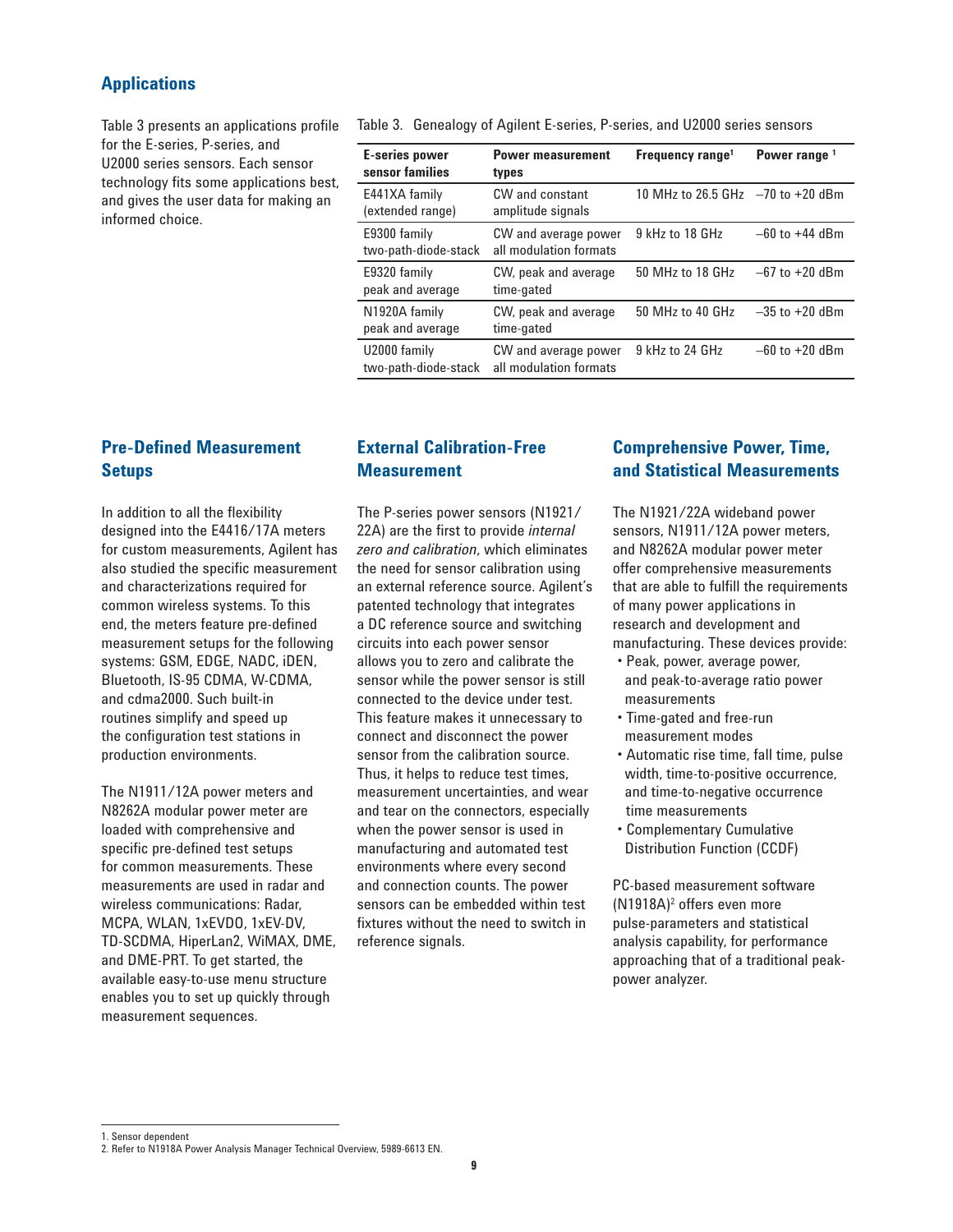### **Agilent Sensor Families**

Table 4 presents the complete applications picture for the sensor families and how they support a wide variety of applications, from metrology to the latest wireless signal formats.

| <b>Recommended sensor</b><br>application chart        |                                           |                   |                      |                      |                  | <b>Signal characteristics</b>                                |                                                            |                                                     |                                        |                                                          |  |  |  |  |
|-------------------------------------------------------|-------------------------------------------|-------------------|----------------------|----------------------|------------------|--------------------------------------------------------------|------------------------------------------------------------|-----------------------------------------------------|----------------------------------------|----------------------------------------------------------|--|--|--|--|
|                                                       |                                           | <b>CW</b>         |                      |                      |                  |                                                              | <b>Modulated</b>                                           |                                                     |                                        |                                                          |  |  |  |  |
|                                                       |                                           | <b>CW</b>         | Pulse/<br>averaged   | Pulse/<br>profiled   | AM/<br><b>FM</b> | <b>Wireless standards</b>                                    |                                                            |                                                     |                                        |                                                          |  |  |  |  |
| <b>Sensor</b><br>technology                           | <b>Typical</b><br>application<br>examples | Metorology<br>lab | Radar/<br>navigation | Radar/<br>navigation | Mobile<br>radio  | <b>TDMA</b><br>GSM<br><b>EDGE</b><br>$IS-136$<br><b>IDEN</b> | CDMA<br>$IS-95$<br>Bluetooth                               | W-CDMA<br>3GPP<br>cdma2000                          | HSDPA/<br><b>HSUPA</b>                 | WLAN/<br><b>WiMAX</b>                                    |  |  |  |  |
| Thermocouple<br>sensors                               |                                           | $\bullet$         | $\bullet$            |                      | $\bullet$        | $\bullet$<br>Avg. only                                       | $\bullet$<br>Avg. only                                     | $\bullet$<br>Avg. only                              | $\bullet$<br>Avg. only                 | $\bullet$<br>Avg. only                                   |  |  |  |  |
| Diode sensors                                         |                                           | ٠                 | $\bullet$            |                      | $\bullet$        | Avg. only                                                    | Avg. only                                                  | Avg. only                                           | Avg. only                              | Avg. only                                                |  |  |  |  |
| Diode sensors<br>compensated<br>for extended<br>range |                                           |                   |                      |                      | FM only          |                                                              |                                                            |                                                     |                                        |                                                          |  |  |  |  |
| Two-path-di-<br>ode-stack                             |                                           | $\bullet$         | $\bullet$            |                      | $\bullet$        | $\bullet$<br>Avg. only                                       | $\bullet$<br>Avg. only                                     | $\bullet$<br>Avg. only                              | $\bullet$<br>Avg. only                 | $\bullet$<br>Avg. only                                   |  |  |  |  |
| Peak and<br>average<br>sensors<br>(video BW)          |                                           | $\bullet$         | $\bullet$<br>(5 MHz) | $\bullet$<br>(5 MHz) | $\bullet$        | (300 kHz)<br>time-<br>gated                                  | $\blacksquare$<br>(1.5 MHz)<br>peak,<br>avg.,<br>peak/avg. | $\bullet$<br>(5 MHz)<br>peak,<br>avg.,<br>peak/avg. | (30 MHz)<br>peak<br>avg.,<br>peak/avg. | $\blacksquare$<br>(30 MHz)<br>peak<br>avg.,<br>peak/avg. |  |  |  |  |

Table 4. Agilent sensor applications chart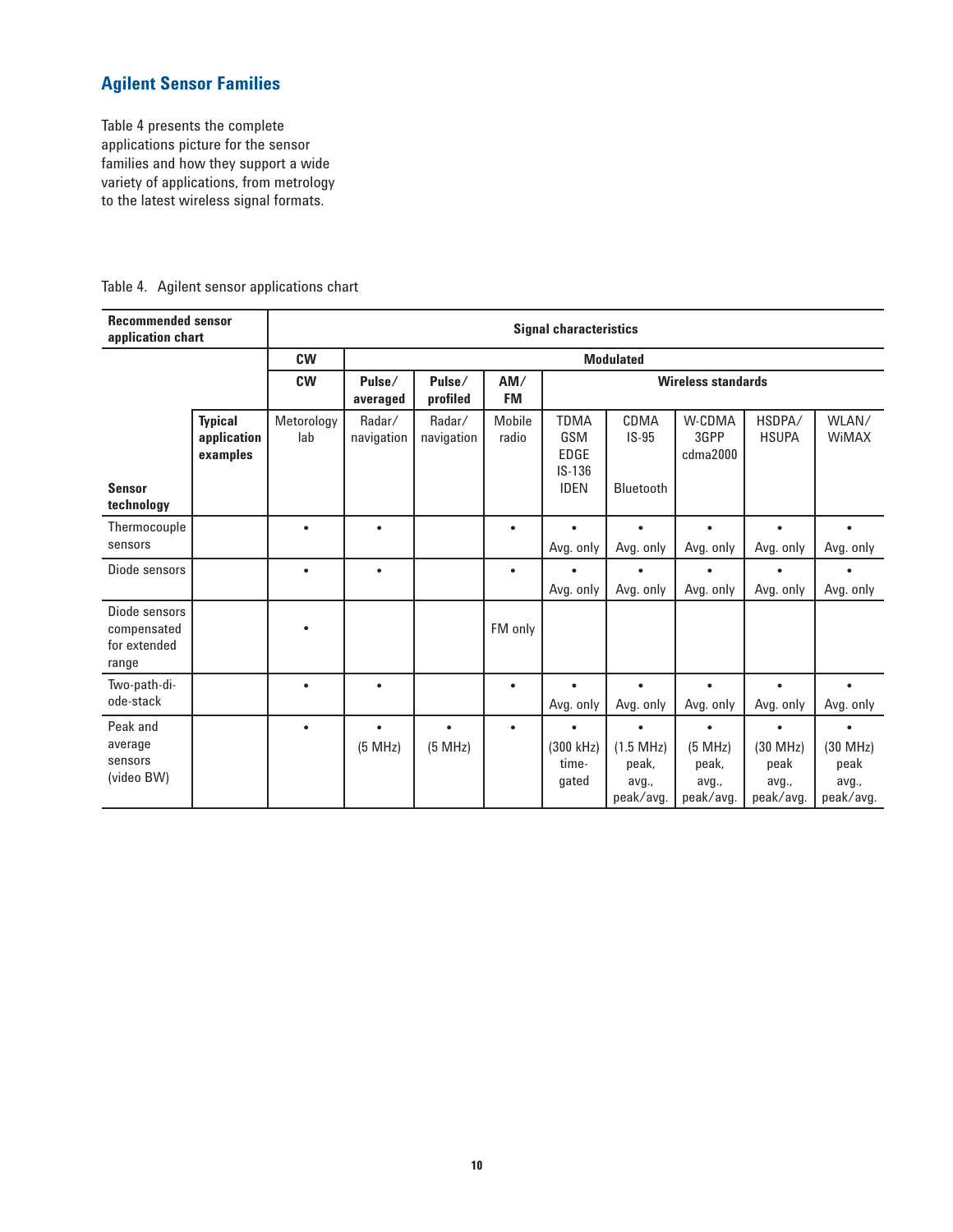# **Agilent Power Sensor Characteristics**







<sup>1.</sup> Sensor dependent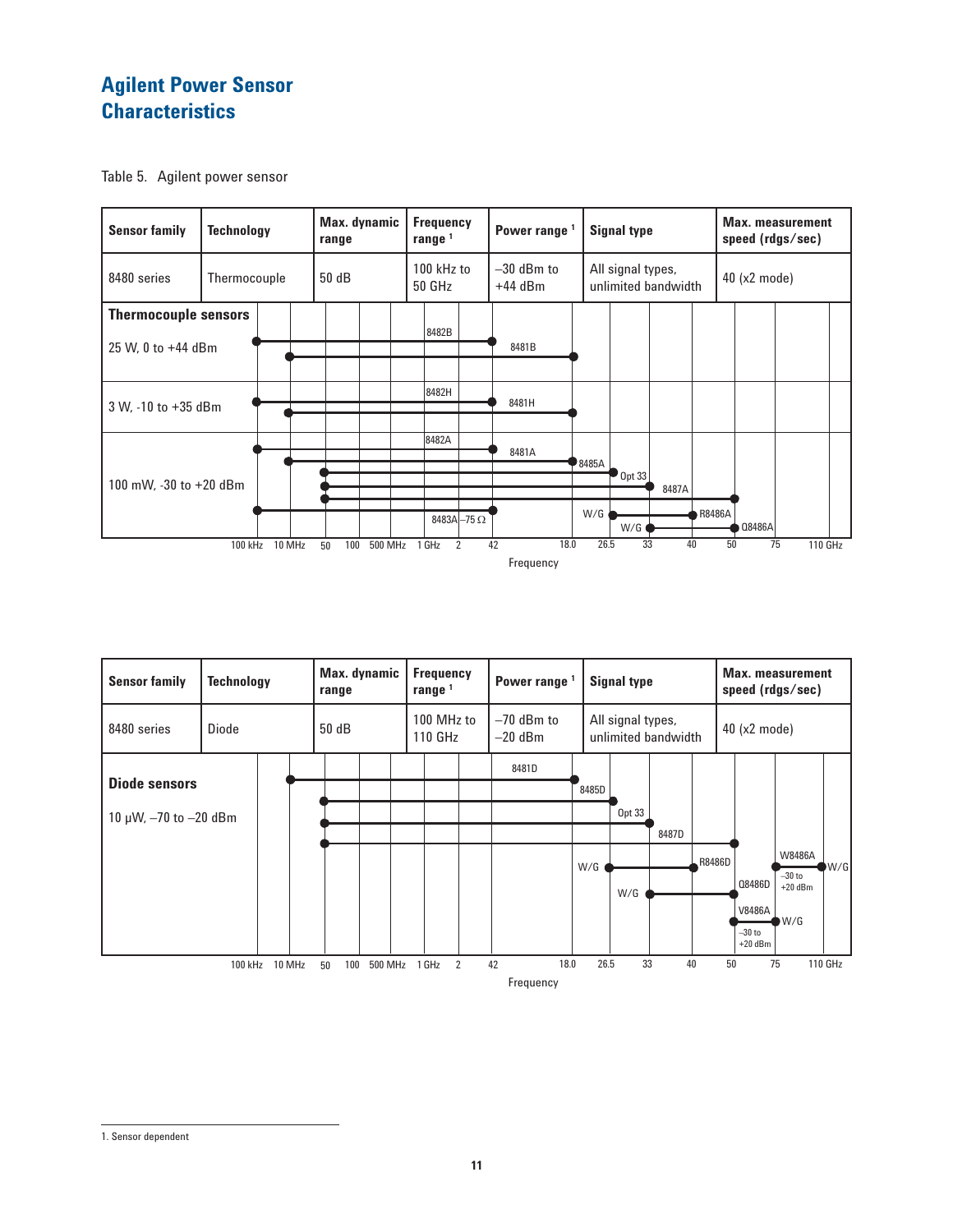| <b>Sensor family</b>                           | <b>Technology</b> |        | range     | Max. dynamic |  | Frequency<br>range $1$ |  | Power range <sup>1</sup>  |      | <b>Signal type</b> |    | <b>Max. measurement</b><br>speed (rdgs/sec) |  |         |  |
|------------------------------------------------|-------------------|--------|-----------|--------------|--|------------------------|--|---------------------------|------|--------------------|----|---------------------------------------------|--|---------|--|
| E-series: CW<br>E4412A<br>E4413A               | Single diode pair |        | 90 dB     |              |  | 10 MHz to<br>26.5 GHz  |  | $-70$ dBm to<br>$+20$ dBm |      | CW only            |    | 200 (fast mode)                             |  |         |  |
| <b>Extended dynamic</b><br>range diode sensors |                   |        |           |              |  |                        |  | E4412A                    |      |                    |    |                                             |  |         |  |
| 100 mW, $-70$ to $+20$ dBm                     |                   |        |           |              |  |                        |  | E4413A                    |      |                    |    |                                             |  |         |  |
|                                                |                   |        |           |              |  |                        |  |                           |      |                    |    |                                             |  |         |  |
|                                                | 100 kHz           | 10 MHz | 100<br>50 | 500 MHz      |  | 1 GHz<br>2             |  | 18.0<br>42                | 26.5 | 33                 | 40 | 75<br>50                                    |  | 110 GHz |  |
|                                                |                   |        |           |              |  |                        |  | Frequency                 |      |                    |    |                                             |  |         |  |

| <b>Sensor family</b>                        | <b>Technology</b>          |               | range | Max. dynamic | <b>Frequency</b><br>range <sup>1</sup> |                          |  | Power range <sup>1</sup>  |   |      | <b>Signal type</b> |                     |    | <b>Max.</b> measurement<br>speed (rdgs/sec) |        |  |  |
|---------------------------------------------|----------------------------|---------------|-------|--------------|----------------------------------------|--------------------------|--|---------------------------|---|------|--------------------|---------------------|----|---------------------------------------------|--------|--|--|
| E-series:<br>average power<br>sensors E9300 | Diode-attenuator-<br>diode |               | 80 dB |              |                                        | 9 kHz to<br>18 GHz       |  | $-60$ dBm to<br>$+44$ dBm |   |      | All signal types,  | unlimited bandwidth |    | 200 (fast mode)                             |        |  |  |
| Two path diode<br>stack sensors             |                            |               |       |              |                                        |                          |  | E9300A                    |   |      |                    |                     |    |                                             |        |  |  |
| 100 mW, -60 to +20 dBm                      |                            |               |       |              |                                        |                          |  | E9301A                    |   |      |                    |                     |    |                                             |        |  |  |
|                                             |                            |               |       |              |                                        |                          |  | E9304A                    |   |      |                    |                     |    |                                             |        |  |  |
|                                             |                            |               |       |              |                                        |                          |  | E9300H                    |   |      |                    |                     |    |                                             |        |  |  |
| 1 W, -50 to +30 dBm                         |                            |               |       |              |                                        |                          |  | E9301H                    |   |      |                    |                     |    |                                             |        |  |  |
|                                             |                            |               |       |              |                                        |                          |  | E9300B                    |   |      |                    |                     |    |                                             |        |  |  |
| 25 W, -30 to +44 dBm                        |                            |               |       |              |                                        |                          |  | E9301B                    |   |      |                    |                     |    |                                             |        |  |  |
|                                             | 9 kHz                      | 100 kHz 1 MHz | 10    |              |                                        | 50 MHz 100 MHz 500 1 GHz |  | Frequency                 | 6 | 18.0 | 26.5               |                     | 33 | 40                                          | 50 GHz |  |  |

1. Sensor dependent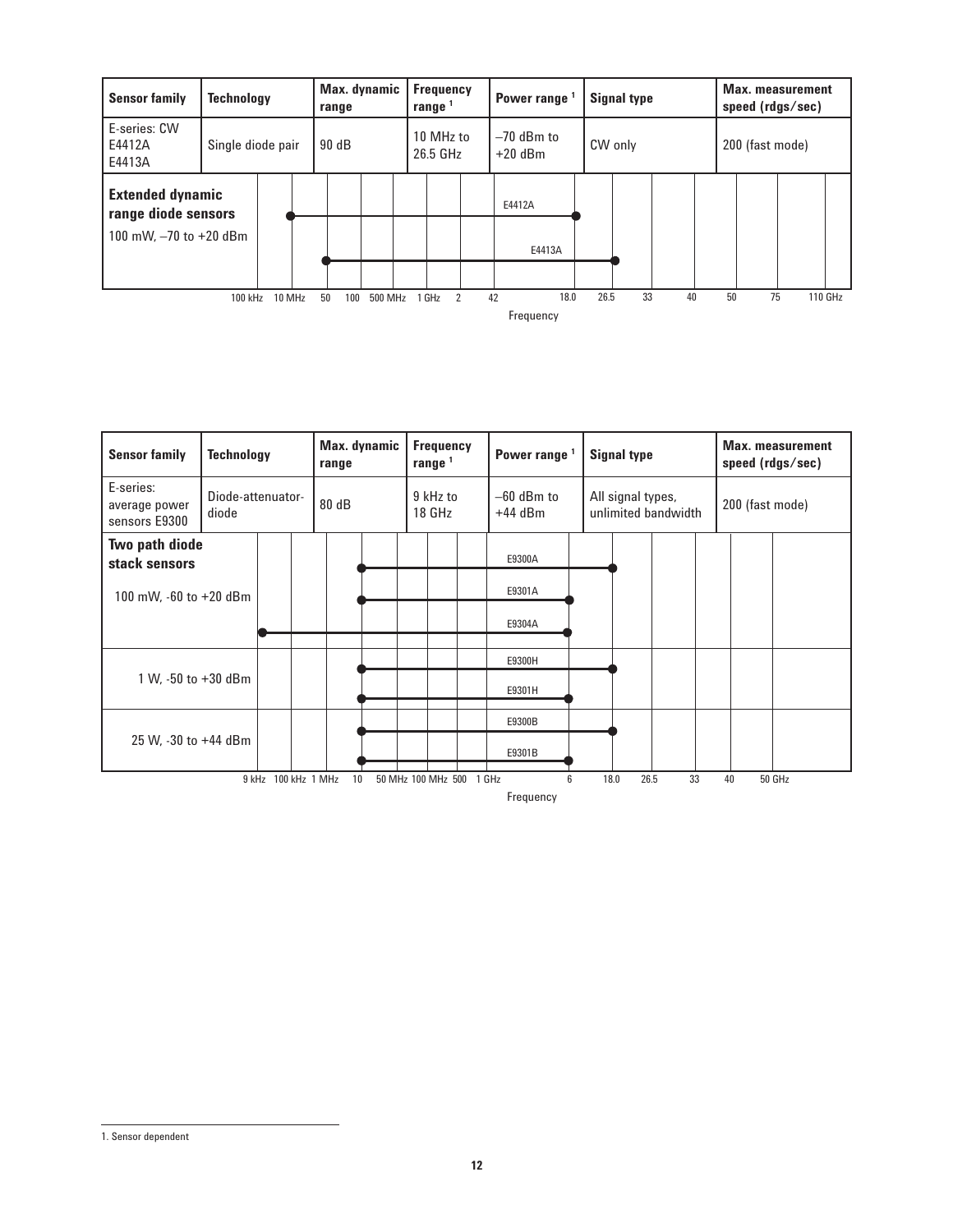

| <b>Sensor family</b>                                                                                       | <b>Technology</b>                 |  | Max. dynamic<br>range |  |  | <b>Frequency</b><br>range $1$ |  |                                | Power range <sup>1</sup> |  |               |  | Max. measurement<br>speed (rdgs/sec) |  |  |
|------------------------------------------------------------------------------------------------------------|-----------------------------------|--|-----------------------|--|--|-------------------------------|--|--------------------------------|--------------------------|--|---------------|--|--------------------------------------|--|--|
| $N1920$ -series <sup>3</sup><br>peak and average<br>N1921A/22A                                             | Single diode<br>pair, single-path |  | 55 dB                 |  |  | 50 MHz to<br>40 GHz           |  | dBm                            | $-35$ to $+20$           |  | CW, avg, peak |  | Up to 1500                           |  |  |
| 100 mW, $-35$ to $+20$ dBm                                                                                 |                                   |  |                       |  |  |                               |  | N1921A 30 MHz<br>N1922A 30 MHz |                          |  |               |  |                                      |  |  |
| 26.5<br>33<br>10<br>6<br>18.0<br>40<br>50 GHz<br>100 kHz 1 MHz<br>50 MHz 100 MHz 500<br>1 GHz<br>Frequency |                                   |  |                       |  |  |                               |  |                                |                          |  |               |  |                                      |  |  |

| <b>Sensor family</b>                                        | <b>Technology</b>                    | Max. dynamic<br>range |                 | <b>Frequency</b><br>range $1$ |  | Power range <sup>1</sup> |                    | <b>Signal type</b>                          |      | <b>Max.</b> measurement<br>speed (rdgs/sec) |    |  |        |
|-------------------------------------------------------------|--------------------------------------|-----------------------|-----------------|-------------------------------|--|--------------------------|--------------------|---------------------------------------------|------|---------------------------------------------|----|--|--------|
| U2000-series<br>average power<br>sensors<br>U2000/01/02/04A | Diode-attenuator-<br>diode, two-path | 80 dB                 |                 | 9 kHz to<br>24 GHz            |  | $-60$ to $+20$<br>dBm    |                    | All signal types,<br>unlimited<br>bandwidth |      | 250 (fast mode)                             |    |  |        |
|                                                             |                                      |                       |                 |                               |  |                          | U2000A             |                                             |      |                                             |    |  |        |
|                                                             |                                      |                       |                 |                               |  |                          | U2002A             |                                             |      |                                             |    |  |        |
| 100 mW, $-60$ to $+20$ dBm                                  |                                      |                       |                 |                               |  |                          | U2001A             |                                             |      |                                             |    |  |        |
|                                                             |                                      |                       |                 |                               |  |                          | U2004A             |                                             |      |                                             |    |  |        |
|                                                             |                                      |                       |                 |                               |  |                          |                    |                                             |      |                                             |    |  |        |
|                                                             | 9 kHz                                | 100 kHz 1 MHz         | 10 <sup>°</sup> |                               |  | 50 MHz 100 MHz 500       | 1 GHz<br>Frequency | 6                                           | 18.0 | 24                                          | 33 |  | 40 GHz |

<sup>1.</sup> Sensor dependent

<sup>2.</sup> Peak and average sensors must be used with an E9288A, B, or C sensor cable, and only operate with the E4416A/17A power meters.

<sup>3.</sup> Peak and average sensors must be used with the N1921/22A power meters.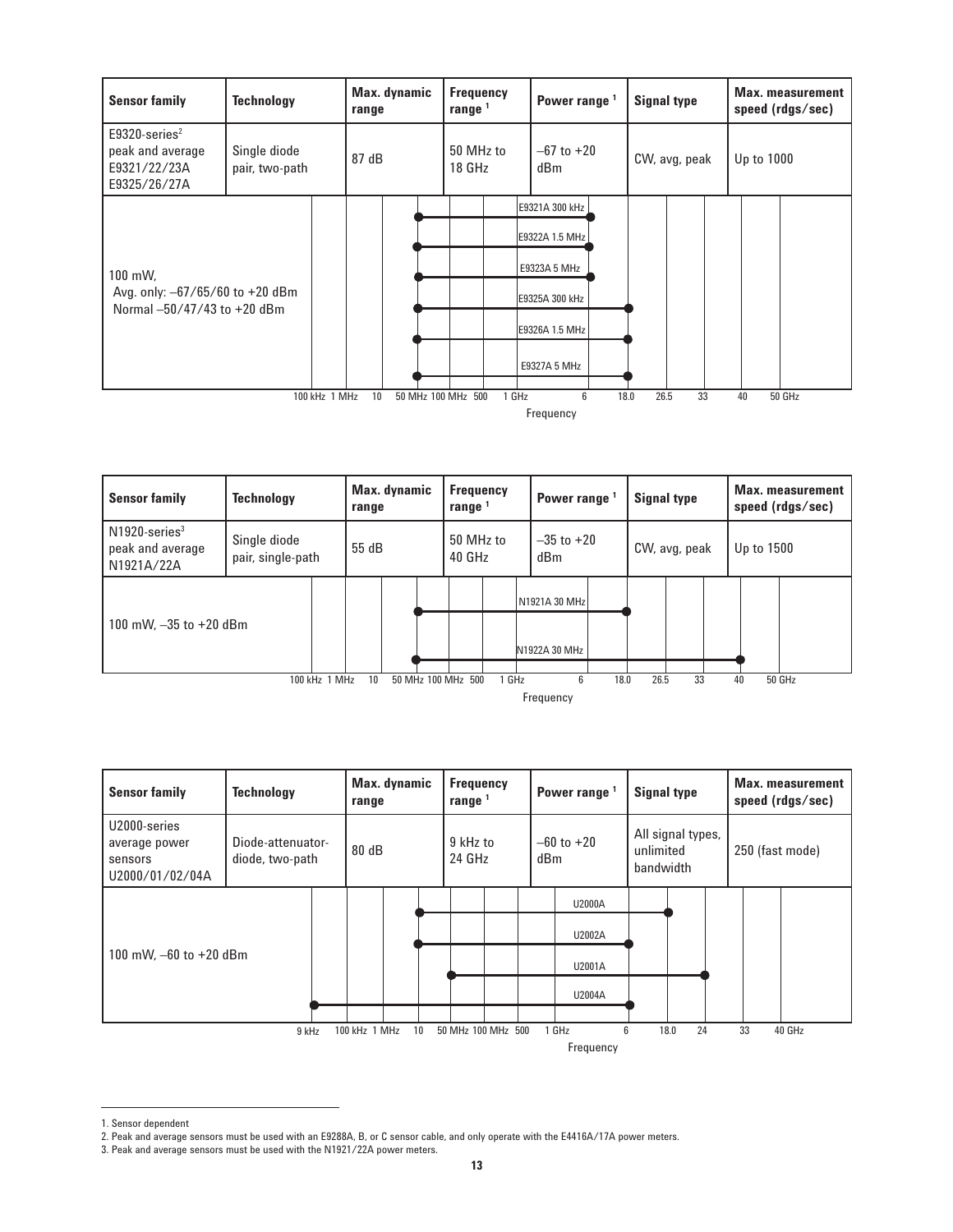### **Related Literatures**

- [1] *EPM-P Series Power Meters and E9320 Power Sensors,* Product Overview, Literature number 5980-1471E
- [2] *EPM-P Series Power Meters and E9320 Power Sensors,* Technical Specifications, Literature number 5980-1469E
- [3] *EPM Series Power Meters*, Brochure, Literature number 5965-6380E
- [4] *EPM Series Power Meter, E-Series and 8480 Series Power Sensor*, Technical Specification, Literature number 5965-6382E
- [5] *EPM Series Power Meters, E-Series Power Sensors*, Configuration Guide, Literature number 5965-6381E
- [6] *E-Series E9300 Power Sensors*, Product Overview, Literature number 5968-4960E
- [7] *Fundamentals of RF and Microwave Power Measurements*, Application Note 64-1, Literature number 5965-6630E
- [8] *4 Steps for Making Better Power Measurements*, Application Note 64-4, Literature number 5965-8167E
- [9] *P-Series Power Meters and P-Series Wideband Power Sensor*, Technical Overview Literature number 5989-1049EN
- [10] *N8262A P-Series Modular Power Meter and Power Sensor*, Technical Overview Literature number 5989-6606EN
- [11] *U2000 Series USB Power Sensor*, Technical Overview Literature number 5989-6279EN